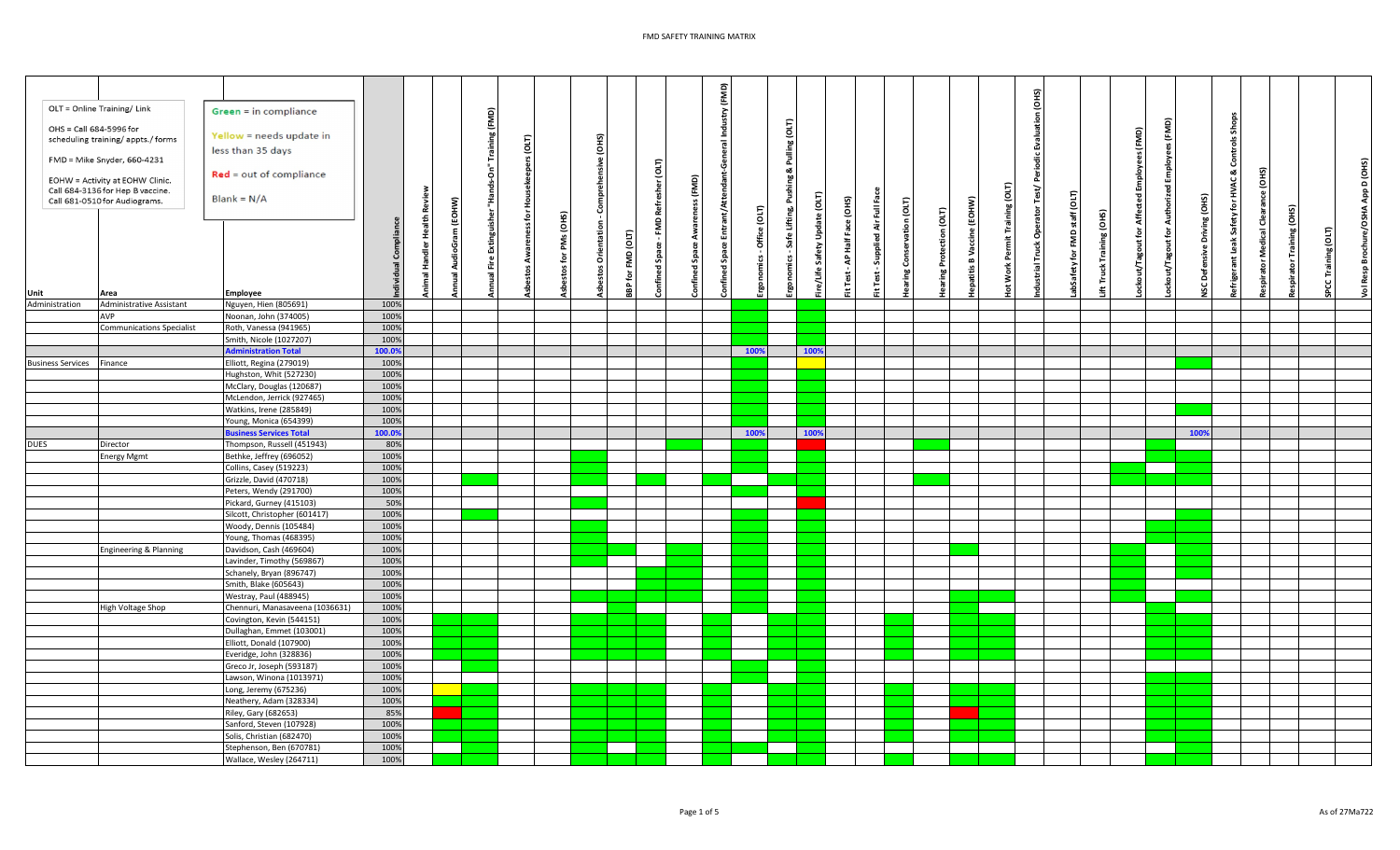|                     | IT                              | McDougal, Letecia (395752)   | 100%  |     |      |  |           |     |           |  |               |     |      |     |      |     |     |           |      |      |      |      |  |
|---------------------|---------------------------------|------------------------------|-------|-----|------|--|-----------|-----|-----------|--|---------------|-----|------|-----|------|-----|-----|-----------|------|------|------|------|--|
|                     |                                 | Myers, Scott (332344)        | 100%  |     |      |  |           |     |           |  |               |     |      |     |      |     |     |           |      |      |      |      |  |
|                     |                                 | Rothwell, Daniel (115203)    | 100%  |     |      |  |           |     |           |  |               |     |      |     |      |     |     |           |      |      |      |      |  |
|                     |                                 | Stone, Christopher (918337)  | 100%  |     |      |  |           |     |           |  |               |     |      |     |      |     |     |           |      |      |      |      |  |
|                     |                                 | Taylor, Bryan (228235)       | 100%  |     |      |  |           |     |           |  |               |     |      |     |      |     |     |           |      |      |      |      |  |
|                     |                                 | Adams, Richard (519064)      | 100%  |     |      |  |           |     |           |  |               |     |      |     |      |     |     |           |      |      |      |      |  |
|                     | Operations & Maintenance        |                              |       |     |      |  |           |     |           |  |               |     |      |     |      |     |     |           |      |      |      |      |  |
|                     |                                 | Harrison, Kenneth (847257)   | 100%  |     |      |  |           |     |           |  |               |     |      |     |      |     |     |           |      |      |      |      |  |
|                     |                                 | Leonard, Yancey (519063)     | 92%   |     |      |  |           |     |           |  |               |     |      |     |      |     |     |           |      |      |      |      |  |
|                     |                                 | Massry, Nasser (908845)      | 100%  |     |      |  |           |     |           |  |               |     |      |     |      |     |     |           |      |      |      |      |  |
|                     |                                 | Payne, Maryann (595172)      | 100%  |     |      |  |           |     |           |  |               |     |      |     |      |     |     |           |      |      |      |      |  |
|                     |                                 | Pearce, Vernon (567029)      | 100%  |     |      |  |           |     |           |  |               |     |      |     |      |     |     |           |      |      |      |      |  |
|                     |                                 | Rimmer, Martin (332231)      | 100%  |     |      |  |           |     |           |  |               |     |      |     |      |     |     |           |      |      |      |      |  |
|                     |                                 |                              | 60%   |     |      |  |           |     |           |  |               |     |      |     |      |     |     |           |      |      |      |      |  |
|                     |                                 | Rodriguez, Ricardo (1113966) |       |     |      |  |           |     |           |  |               |     |      |     |      |     |     |           |      |      |      |      |  |
|                     |                                 | Sinnott, Edmund (509988)     | 100%  |     |      |  |           |     |           |  |               |     |      |     |      |     |     |           |      |      |      |      |  |
|                     |                                 | Smith, Darin (136644)        | 100%  |     |      |  |           |     |           |  |               |     |      |     |      |     |     |           |      |      |      |      |  |
|                     | Operations Team                 | Bagbey, Jospeh (450920)      | 87%   |     |      |  |           |     |           |  |               |     |      |     |      |     |     |           |      |      |      |      |  |
|                     |                                 | Bailey, Antonio (418362)     | 93%   |     |      |  |           |     |           |  |               |     |      |     |      |     |     |           |      |      |      |      |  |
|                     |                                 | Ball, Christopher (450259)   | 87%   |     |      |  |           |     |           |  |               |     |      |     |      |     |     |           |      |      |      |      |  |
|                     |                                 | Clemmons, Harvey (635924)    | 86%   |     |      |  |           |     |           |  |               |     |      |     |      |     |     |           |      |      |      |      |  |
|                     |                                 | Mooney, Carnell (809476)     | 85%   |     |      |  |           |     |           |  |               |     |      |     |      |     |     |           |      |      |      |      |  |
|                     |                                 | Norton, Tanner (1013974)     | 80%   |     |      |  |           |     |           |  |               |     |      |     |      |     |     |           |      |      |      |      |  |
|                     |                                 |                              |       |     |      |  |           |     |           |  |               |     |      |     |      |     |     |           |      |      |      |      |  |
|                     |                                 | Puett, Christopher (695654)  | 93%   |     |      |  |           |     |           |  |               |     |      |     |      |     |     |           |      |      |      |      |  |
|                     |                                 | Roark, Daniel (520554)       | 87%   |     |      |  |           |     |           |  |               |     |      |     |      |     |     |           |      |      |      |      |  |
|                     |                                 | Stake, Patrick (546114)      | 87%   |     |      |  |           |     |           |  |               |     |      |     |      |     |     |           |      |      |      |      |  |
|                     |                                 | Underwood, Joey (523330)     | 93%   |     |      |  |           |     |           |  |               |     |      |     |      |     |     |           |      |      |      |      |  |
|                     |                                 | Winston, Tony (354559)       | 100%  |     |      |  |           |     |           |  |               |     |      |     |      |     |     |           |      |      |      |      |  |
|                     | Safety                          | King, Erica (484815)         | 100%  |     |      |  |           |     |           |  |               |     |      |     |      |     |     |           |      |      |      |      |  |
|                     | Utility & Distribution Maint Tm | Duggan, Timothy (564486)     | 94%   |     |      |  |           |     |           |  |               |     |      |     |      |     |     |           |      |      |      |      |  |
|                     |                                 | Murphy, Ronald (383000)      | 100%  |     |      |  |           |     |           |  |               |     |      |     |      |     |     |           |      |      |      |      |  |
|                     |                                 | Oakley, Kirk (325953)        | 100%  |     |      |  |           |     |           |  |               |     |      |     |      |     |     |           |      |      |      |      |  |
|                     |                                 |                              |       |     |      |  |           |     |           |  |               |     |      |     |      |     |     |           |      |      |      |      |  |
|                     |                                 | Robertson, Ivey (519618)     | 100%  |     |      |  |           |     |           |  |               |     |      |     |      |     |     |           |      |      |      |      |  |
|                     |                                 | Sanford, Shawn (330004)      | 88%   |     |      |  |           |     |           |  |               |     |      |     |      |     |     |           |      |      |      |      |  |
|                     | Utility Plant Maint Team        | Aldridge, Blake (640203)     | 100%  |     |      |  |           |     |           |  |               |     |      |     |      |     |     |           |      |      |      |      |  |
|                     |                                 | Bolduc, Christopher (600929) | 92%   |     |      |  |           |     |           |  |               |     |      |     |      |     |     |           |      |      |      |      |  |
|                     |                                 | Burnette, Robert (567203     | 88%   |     |      |  |           |     |           |  |               |     |      |     |      |     |     |           |      |      |      |      |  |
|                     |                                 | Gentry, Ralph (285794)       | 88%   |     |      |  |           |     |           |  |               |     |      |     |      |     |     |           |      |      |      |      |  |
|                     |                                 | Scott, Phillip (399160)      | 94%   |     |      |  |           |     |           |  |               |     |      |     |      |     |     |           |      |      |      |      |  |
|                     |                                 | Warren, Frankin (272159)     | 94%   |     |      |  |           |     |           |  |               |     |      |     |      |     |     |           |      |      |      |      |  |
|                     |                                 |                              |       |     |      |  |           |     |           |  |               |     |      |     |      |     |     |           |      |      |      |      |  |
|                     |                                 | <b>DUES Total</b>            | 95.1% | 50% | 100% |  | 100% 100% | 98% | 100% 100% |  | 100% 100% 95% | 94% | 100% | 95% | 100% | 45% | 91% | 100% 100% | 100% | 100% | 100% | 1009 |  |
| <b>Facility Ops</b> | Director                        | Palumbo, Steve (328102)      | 100%  |     |      |  |           |     |           |  |               |     |      |     |      |     |     |           |      |      |      |      |  |
|                     | <b>DUML</b>                     | Bennett, Danielle (1035476)  | 100%  |     |      |  |           |     |           |  |               |     |      |     |      |     |     |           |      |      |      |      |  |
|                     |                                 | Bennett, Tammy (908878)      | 100%  |     |      |  |           |     |           |  |               |     |      |     |      |     |     |           |      |      |      |      |  |
|                     |                                 | George, Hazel (214766)       | 100%  |     |      |  |           |     |           |  |               |     |      |     |      |     |     |           |      |      |      |      |  |
|                     |                                 | Kemp, Anita (334300)         | 100%  |     |      |  |           |     |           |  |               |     |      |     |      |     |     |           |      |      |      |      |  |
|                     |                                 | Thomas, Zachariah (805887)   | 100%  |     |      |  |           |     |           |  |               |     |      |     |      |     |     |           |      |      |      |      |  |
|                     | <b>Electrical Shop</b>          | Banks, Jimmie (188649)       | 100%  |     |      |  |           |     |           |  |               |     |      |     |      |     |     |           |      |      |      |      |  |
|                     |                                 | Crute, Mark (328309)         | 100%  |     |      |  |           |     |           |  |               |     |      |     |      |     |     |           |      |      |      |      |  |
|                     |                                 | Glenn, John (515242)         | 100%  |     |      |  |           |     |           |  |               |     |      |     |      |     |     |           |      |      |      |      |  |
|                     |                                 |                              |       |     |      |  |           |     |           |  |               |     |      |     |      |     |     |           |      |      |      |      |  |
|                     |                                 | Huff, Thomas (329920)        | 100%  |     |      |  |           |     |           |  |               |     |      |     |      |     |     |           |      |      |      |      |  |
|                     |                                 | Jeffries, Dwight (104361)    | 100%  |     |      |  |           |     |           |  |               |     |      |     |      |     |     |           |      |      |      |      |  |
|                     |                                 | Lee, Robert Dylan (603245)   | 100%  |     |      |  |           |     |           |  |               |     |      |     |      |     |     |           |      |      |      |      |  |
|                     |                                 | Rook, Justin (380068)        | 100%  |     |      |  |           |     |           |  |               |     |      |     |      |     |     |           |      |      |      |      |  |
|                     |                                 | Wade, Abiathar (373805)      | 100%  |     |      |  |           |     |           |  |               |     |      |     |      |     |     |           |      |      |      |      |  |
|                     |                                 | Young, Timothy (496358)      | 100%  |     |      |  |           |     |           |  |               |     |      |     |      |     |     |           |      |      |      |      |  |
|                     | Facility Ops Mgmt/Support Tm    | Barnette, Daryl (696060)     | 100%  |     |      |  |           |     |           |  |               |     |      |     |      |     |     |           |      |      |      |      |  |
|                     |                                 | Blalock, Brian (205330)      | 75%   |     |      |  |           |     |           |  |               |     |      |     |      |     |     |           |      |      |      |      |  |
|                     |                                 |                              | 100%  |     |      |  |           |     |           |  |               |     |      |     |      |     |     |           |      |      |      |      |  |
|                     |                                 | Chulla, David (313477)       |       |     |      |  |           |     |           |  |               |     |      |     |      |     |     |           |      |      |      |      |  |
|                     |                                 | Cole, Sheldon (294859)       | 100%  |     |      |  |           |     |           |  |               |     |      |     |      |     |     |           |      |      |      |      |  |
|                     |                                 | Cook, Stephen (245883)       | 88%   |     |      |  |           |     |           |  |               |     |      |     |      |     |     |           |      |      |      |      |  |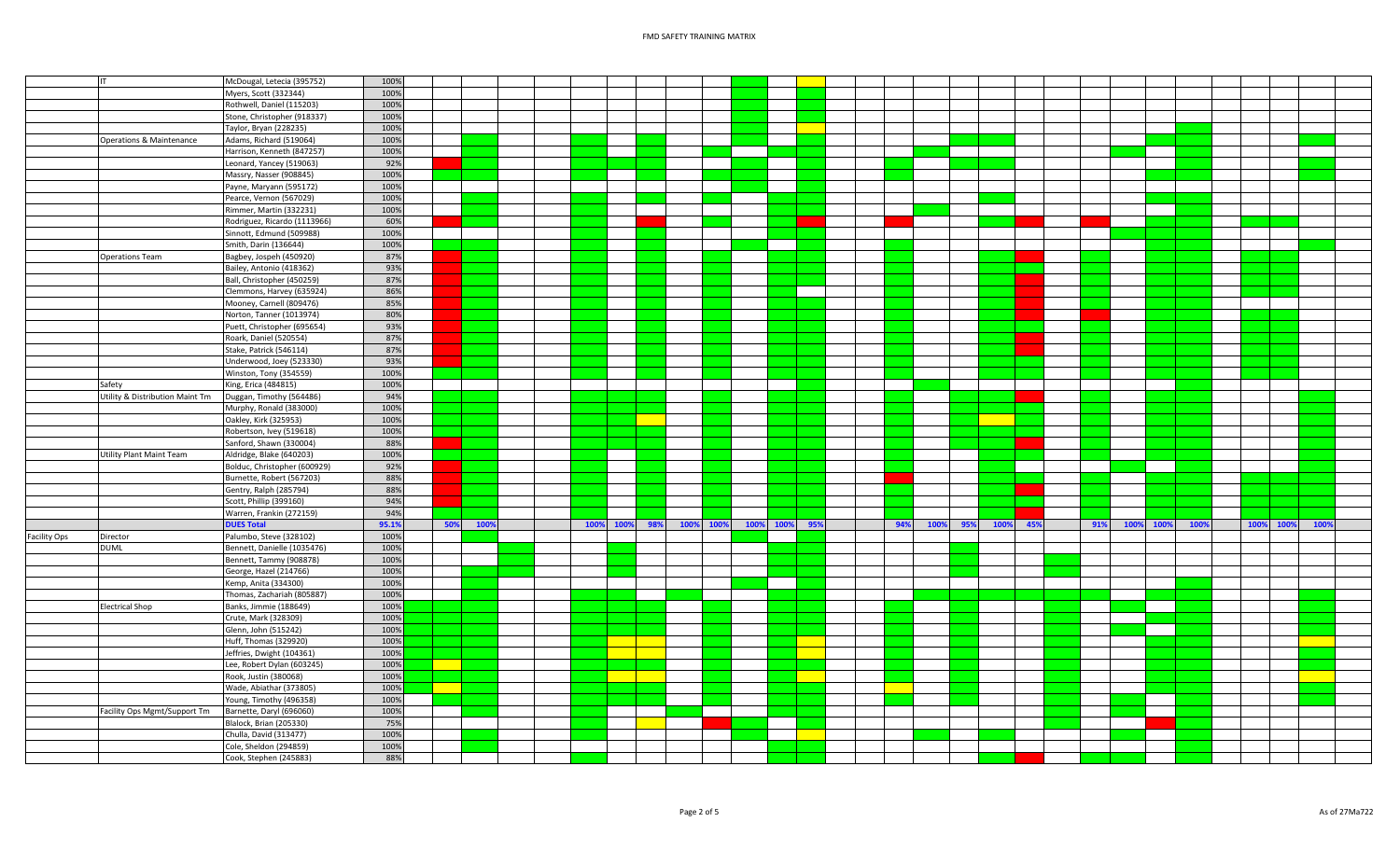| Gentile, Frank (847372)                               | 100% |  |  |  |  |  |  |  |  |  |  |
|-------------------------------------------------------|------|--|--|--|--|--|--|--|--|--|--|
|                                                       |      |  |  |  |  |  |  |  |  |  |  |
| Gortner, James (961043)                               | 100% |  |  |  |  |  |  |  |  |  |  |
| Green, Gary (328495)                                  | 86%  |  |  |  |  |  |  |  |  |  |  |
| Hurdle, Ron (275517)                                  | 100% |  |  |  |  |  |  |  |  |  |  |
| McDaniel, Susan (384880)                              | 100% |  |  |  |  |  |  |  |  |  |  |
| McWilliams, Patrick (699262)                          | 100% |  |  |  |  |  |  |  |  |  |  |
| Nativi, Susan (671691)                                | 100% |  |  |  |  |  |  |  |  |  |  |
| Orange Jr, Wallace (233342)                           | 100% |  |  |  |  |  |  |  |  |  |  |
| Williams, Stephen (694233)                            | 100% |  |  |  |  |  |  |  |  |  |  |
| Baker, Rickie (728946)<br><b>GMM-Multicrafts Shop</b> | 100% |  |  |  |  |  |  |  |  |  |  |
| Childs, Leron (834001)                                | 100% |  |  |  |  |  |  |  |  |  |  |
|                                                       | 100% |  |  |  |  |  |  |  |  |  |  |
| Connolly, Jeffrey (109127)                            |      |  |  |  |  |  |  |  |  |  |  |
| Guardado, Silvio (648764)                             | 100% |  |  |  |  |  |  |  |  |  |  |
| Hall Jr, Roosevelt (279269)                           | 100% |  |  |  |  |  |  |  |  |  |  |
| Hall, Heath (413449)                                  | 100% |  |  |  |  |  |  |  |  |  |  |
| Hawk, Christoper (1227539)                            | 93%  |  |  |  |  |  |  |  |  |  |  |
| Jenkins, Melvin (274527)                              | 92%  |  |  |  |  |  |  |  |  |  |  |
| Matte Jr, Lester (313361)                             | 100% |  |  |  |  |  |  |  |  |  |  |
| Meade, Charles (335280)                               | 100% |  |  |  |  |  |  |  |  |  |  |
| Parker, Gregory (1228424)                             | 82%  |  |  |  |  |  |  |  |  |  |  |
| Perez, Charles (729050)                               | 100% |  |  |  |  |  |  |  |  |  |  |
| Rose, Roger (580632)                                  | 100% |  |  |  |  |  |  |  |  |  |  |
| Sanders, Kelvin (109200)                              | 100% |  |  |  |  |  |  |  |  |  |  |
|                                                       | 92%  |  |  |  |  |  |  |  |  |  |  |
| Westbrook, Nathan (1229213)                           |      |  |  |  |  |  |  |  |  |  |  |
| Wheless, William (101786)                             | 100% |  |  |  |  |  |  |  |  |  |  |
| Alston, Jimmy (1109850)<br><b>HVAC Shop</b>           | 88%  |  |  |  |  |  |  |  |  |  |  |
| Capehart, Travis (1213080)                            | 75%  |  |  |  |  |  |  |  |  |  |  |
| Eaves, Michael (705868)                               | 94%  |  |  |  |  |  |  |  |  |  |  |
| Foster, Clayborn (724441)                             | 100% |  |  |  |  |  |  |  |  |  |  |
| Grizzard, Thomas (580627)                             | 100% |  |  |  |  |  |  |  |  |  |  |
| Harris, Jimetrus (681265)                             | 93%  |  |  |  |  |  |  |  |  |  |  |
| Janney, Stephen (443441)                              | 89%  |  |  |  |  |  |  |  |  |  |  |
| Johnson, Marrio (109855)                              | 100% |  |  |  |  |  |  |  |  |  |  |
| Lodge, Sekayi (716867)                                | 86%  |  |  |  |  |  |  |  |  |  |  |
| Lopez, Carlos (721227)                                | 100% |  |  |  |  |  |  |  |  |  |  |
| Lundeen, John (522466)                                | 90%  |  |  |  |  |  |  |  |  |  |  |
|                                                       |      |  |  |  |  |  |  |  |  |  |  |
| Mitchell, Marc (672955)                               | 93%  |  |  |  |  |  |  |  |  |  |  |
| Murillo, Orlando (640586)                             | 100% |  |  |  |  |  |  |  |  |  |  |
| Oakes, Marvin (706603)                                | 100% |  |  |  |  |  |  |  |  |  |  |
| Phipps, Edward (111469)                               | 100% |  |  |  |  |  |  |  |  |  |  |
| Shaver, Dylan (1232360)                               | 64%  |  |  |  |  |  |  |  |  |  |  |
| Stephens, Jefferey (666709)                           | 100% |  |  |  |  |  |  |  |  |  |  |
| Stephenson, Michael (107848)                          | 94%  |  |  |  |  |  |  |  |  |  |  |
| Wells, Christopher (580629)                           | 100% |  |  |  |  |  |  |  |  |  |  |
| Key Shop<br>Clark, Barry (111564)                     | 100% |  |  |  |  |  |  |  |  |  |  |
| Clayton, Daryl (107781)                               | 100% |  |  |  |  |  |  |  |  |  |  |
| Clayton, Lee (554151)                                 | 94%  |  |  |  |  |  |  |  |  |  |  |
| Davis, Keith (131082)                                 | 100% |  |  |  |  |  |  |  |  |  |  |
| Eatmon, Thomas (437884)                               | 100% |  |  |  |  |  |  |  |  |  |  |
| Fox, Blake (912289)                                   | 100% |  |  |  |  |  |  |  |  |  |  |
|                                                       | 100% |  |  |  |  |  |  |  |  |  |  |
| Ingram, Joey (628140)                                 |      |  |  |  |  |  |  |  |  |  |  |
| Rink, Lee (437882)                                    | 100% |  |  |  |  |  |  |  |  |  |  |
| Tucker, Brandon (521712)                              | 100% |  |  |  |  |  |  |  |  |  |  |
| Williams, Jonathan (793985)                           | 100% |  |  |  |  |  |  |  |  |  |  |
| Plumbing Shop<br>Babinec, Carey (110626)              | 100% |  |  |  |  |  |  |  |  |  |  |
| Brinn, Kevin (235727)                                 | 93%  |  |  |  |  |  |  |  |  |  |  |
| Fogleman, Wade (606515)                               | 93%  |  |  |  |  |  |  |  |  |  |  |
| Garrand, John (382989)                                | 93%  |  |  |  |  |  |  |  |  |  |  |
| Gooch, Christopher (468393)                           | 100% |  |  |  |  |  |  |  |  |  |  |
|                                                       |      |  |  |  |  |  |  |  |  |  |  |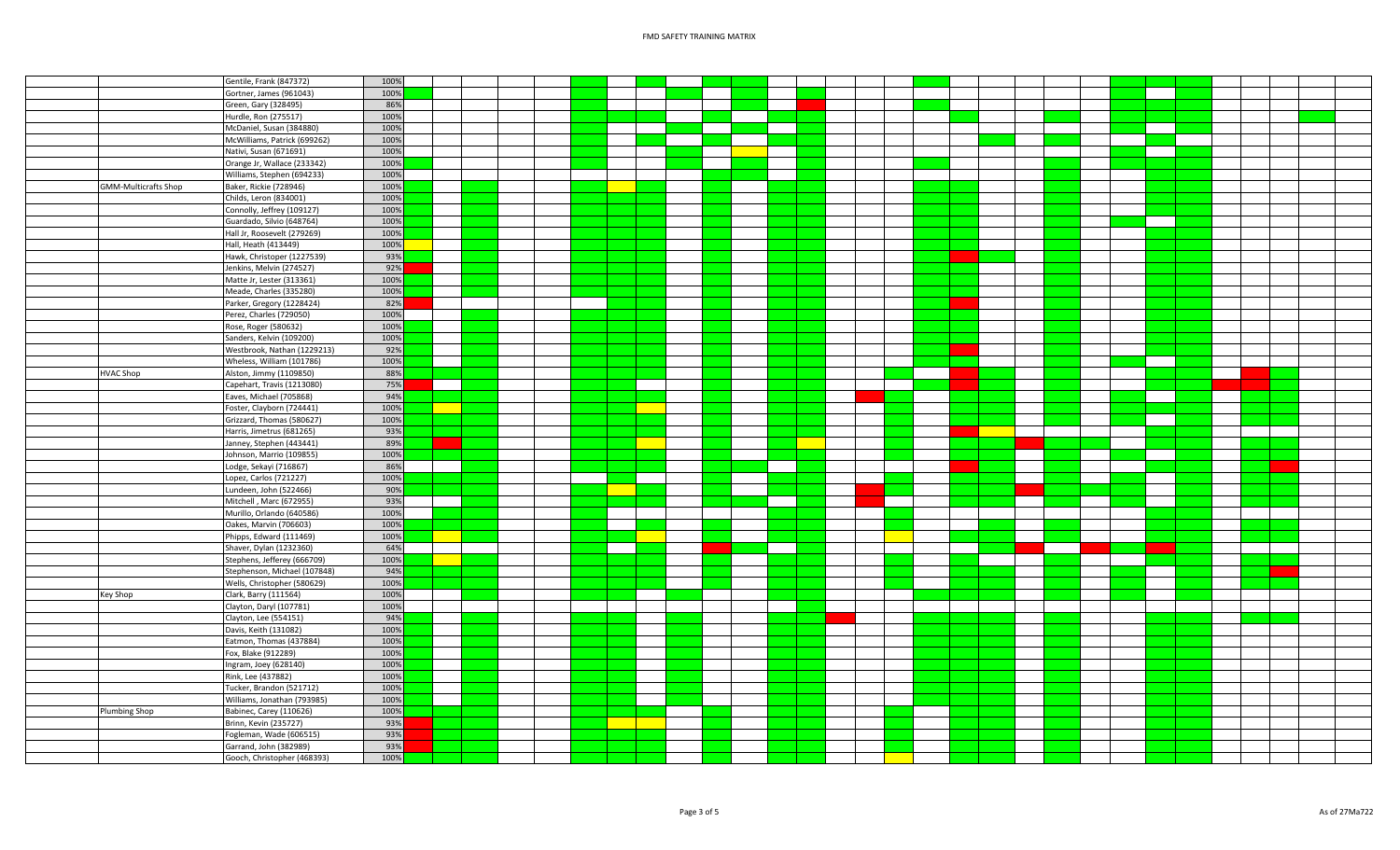|                 |                           | Hall, Michael (108197)            | 93%          |     |      |      |  |           |      |      |     |      |      |      |     |         |     |      |     |      |     |      |     |      |     |      |    |            |      |      |
|-----------------|---------------------------|-----------------------------------|--------------|-----|------|------|--|-----------|------|------|-----|------|------|------|-----|---------|-----|------|-----|------|-----|------|-----|------|-----|------|----|------------|------|------|
|                 |                           | Kennedy Jr, Dennis (276272)       | 87%          |     |      |      |  |           |      |      |     |      |      |      |     |         |     |      |     |      |     |      |     |      |     |      |    |            |      |      |
|                 |                           | Norman, Rob (328457)              | 100%         |     |      |      |  |           |      |      |     |      |      |      |     |         |     |      |     |      |     |      |     |      |     |      |    |            |      |      |
|                 |                           | Rainey, Timothy (379123)          | 100%         |     |      |      |  |           |      |      |     |      |      |      |     |         |     |      |     |      |     |      |     |      |     |      |    |            |      |      |
|                 |                           | Snipes, Gerald (635156)           | 93%          |     |      |      |  |           |      |      |     |      |      |      |     |         |     |      |     |      |     |      |     |      |     |      |    |            |      |      |
|                 | <b>Struct Trades Shop</b> | Allen, Todd (366747)              | 100%         |     |      |      |  |           |      |      |     |      |      |      |     |         |     |      |     |      |     |      |     |      |     |      |    |            |      |      |
|                 |                           | Brooks, Christopher (285489)      | 100%         |     |      |      |  |           |      |      |     |      |      |      |     |         |     |      |     |      |     |      |     |      |     |      |    |            |      |      |
|                 |                           | Foster, Anthony (610419)          | 100%         |     |      |      |  |           |      |      |     |      |      |      |     |         |     |      |     |      |     |      |     |      |     |      |    |            |      |      |
|                 |                           | Hall, Mark (732179)               | 100%         |     |      |      |  |           |      |      |     |      |      |      |     |         |     |      |     |      |     |      |     |      |     |      |    |            |      |      |
|                 |                           | Mercado, Elias (199789)           | 100%         |     |      |      |  |           |      |      |     |      |      |      |     |         |     |      |     |      |     |      |     |      |     |      |    |            |      |      |
|                 |                           | Mosback, Joseph (987610)          | 100%         |     |      |      |  |           |      |      |     |      |      |      |     |         |     |      |     |      |     |      |     |      |     |      |    |            |      |      |
|                 |                           | O'Shea, Andrew (104332)           | 100%         |     |      |      |  |           |      |      |     |      |      |      |     |         |     |      |     |      |     |      |     |      |     |      |    |            |      |      |
|                 |                           | Perry, Dale (913771)              | 92%          |     |      |      |  |           |      |      |     |      |      |      |     |         |     |      |     |      |     |      |     |      |     |      |    |            |      |      |
|                 |                           | Pridgen, Walter (731236)          | 100%         |     |      |      |  |           |      |      |     |      |      |      |     |         |     |      |     |      |     |      |     |      |     |      |    |            |      |      |
|                 |                           | Williams, Brian (382541)          | 100%         |     |      |      |  |           |      |      |     |      |      |      |     |         |     |      |     |      |     |      |     |      |     |      |    |            |      |      |
|                 | <b>WCC</b>                | Jones, Shree (108726)             | 100%         |     |      |      |  |           |      |      |     |      |      |      |     |         |     |      |     |      |     |      |     |      |     |      |    |            |      |      |
|                 |                           | Tharrington, Aaron (382434)       | 100%         |     |      |      |  |           |      |      |     |      |      |      |     |         |     |      |     |      |     |      |     |      |     |      |    |            |      |      |
|                 |                           | <b>Facility Ops Total</b>         | 97.0%<br>85% | 97% | 100% | 1009 |  | 100% 100% | 100% | 100% | 97% | 100% | 100% | 99%  | 80% | $ 0\% $ | 97% | 100% | 91% | 100% | 50% | 100% | 88% | 100% | 97% | 100% | 0% | 91%<br>90% | 100% | 100% |
| Human Resources | Director                  | Carter-Jenkins, Michelle (271707) | 100%         |     |      |      |  |           |      |      |     |      |      |      |     |         |     |      |     |      |     |      |     |      |     |      |    |            |      |      |
|                 | Michelle Carter-Jenkin    | Nottingham, Shlonda (696907)      | 100%         |     |      |      |  |           |      |      |     |      |      |      |     |         |     |      |     |      |     |      |     |      |     |      |    |            |      |      |
|                 |                           | uman Resources Total              | 100.0%       |     |      |      |  |           |      |      |     | 100% |      | 100% |     |         |     |      |     |      |     |      |     |      |     |      |    |            |      |      |
| Landscape Svcs  | Athletics: Zone 1030      | Ballantine, Lamont (183003)       | 100%         |     |      |      |  |           |      |      |     |      |      |      |     |         |     |      |     |      |     |      |     |      |     |      |    |            |      |      |
|                 |                           | Cross, Kareem (311721)            | 88%          |     |      |      |  |           |      |      |     |      |      |      |     |         |     |      |     |      |     |      |     |      |     |      |    |            |      |      |
|                 |                           | Frazier, Elijah (657983)          | 50%          |     |      |      |  |           |      |      |     |      |      |      |     |         |     |      |     |      |     |      |     |      |     |      |    |            |      |      |
|                 |                           | Mangum, Carlos (381018)           | 88%          |     |      |      |  |           |      |      |     |      |      |      |     |         |     |      |     |      |     |      |     |      |     |      |    |            |      |      |
|                 |                           | Middleton, Bradley (583408)       | 88%          |     |      |      |  |           |      |      |     |      |      |      |     |         |     |      |     |      |     |      |     |      |     |      |    |            |      |      |
|                 |                           | Pierce, Jawara (970762)           | 38%          |     |      |      |  |           |      |      |     |      |      |      |     |         |     |      |     |      |     |      |     |      |     |      |    |            |      |      |
|                 |                           | Scripa, Calin (228044)            | 100%         |     |      |      |  |           |      |      |     |      |      |      |     |         |     |      |     |      |     |      |     |      |     |      |    |            |      |      |
|                 |                           | Taborn, Kelvin (302523)           | 88%          |     |      |      |  |           |      |      |     |      |      |      |     |         |     |      |     |      |     |      |     |      |     |      |    |            |      |      |
|                 |                           | Wallace, Jerry (311064)           | 86%          |     |      |      |  |           |      |      |     |      |      |      |     |         |     |      |     |      |     |      |     |      |     |      |    |            |      |      |
|                 | Central Campus: Zone 1040 | Bozymski, David (41199)           | 88%          |     |      |      |  |           |      |      |     |      |      |      |     |         |     |      |     |      |     |      |     |      |     |      |    |            |      |      |
|                 | Central Campus: Zone 1050 | Burnett, Barry (299160)           | 100%         |     |      |      |  |           |      |      |     |      |      |      |     |         |     |      |     |      |     |      |     |      |     |      |    |            |      |      |
|                 |                           | Campos, Jose (548477)             | 100%         |     |      |      |  |           |      |      |     |      |      |      |     |         |     |      |     |      |     |      |     |      |     |      |    |            |      |      |
|                 |                           | Spain, Saleem (296095)            | 100%         |     |      |      |  |           |      |      |     |      |      |      |     |         |     |      |     |      |     |      |     |      |     |      |    |            |      |      |
|                 | Director                  | Thompson, Scott (470963)          | 100%         |     |      |      |  |           |      |      |     |      |      |      |     |         |     |      |     |      |     |      |     |      |     |      |    |            |      |      |
|                 | East Campus: Zone 1040    | Allen, Tavius (412457)            | 100%         |     |      |      |  |           |      |      |     |      |      |      |     |         |     |      |     |      |     |      |     |      |     |      |    |            |      |      |
|                 |                           | Alston, Edward (460067)           | 88%          |     |      |      |  |           |      |      |     |      |      |      |     |         |     |      |     |      |     |      |     |      |     |      |    |            |      |      |
|                 |                           | Brown, Antonio (222738)           | 100%         |     |      |      |  |           |      |      |     |      |      |      |     |         |     |      |     |      |     |      |     |      |     |      |    |            |      |      |
|                 |                           | Lewis, Cheryl (136992)            | 100%         |     |      |      |  |           |      |      |     |      |      |      |     |         |     |      |     |      |     |      |     |      |     |      |    |            |      |      |
|                 |                           | Lyons, Anthony (104471)           | 100%         |     |      |      |  |           |      |      |     |      |      |      |     |         |     |      |     |      |     |      |     |      |     |      |    |            |      |      |
|                 |                           | Walker, Anthony (222142)          | 100%         |     |      |      |  |           |      |      |     |      |      |      |     |         |     |      |     |      |     |      |     |      |     |      |    |            |      |      |
|                 |                           | Walker, Candi (285470)            | 88%          |     |      |      |  |           |      |      |     |      |      |      |     |         |     |      |     |      |     |      |     |      |     |      |    |            |      |      |
|                 |                           | Weatherspoon, Michael (297630)    | 100%         |     |      |      |  |           |      |      |     |      |      |      |     |         |     |      |     |      |     |      |     |      |     |      |    |            |      |      |
|                 | East Campus: Zone 1050    | Loftis, Greg (536704)             | 100%         |     |      |      |  |           |      |      |     |      |      |      |     |         |     |      |     |      |     |      |     |      |     |      |    |            |      |      |
|                 | Grounds Mgmt/Support Team | Christie, Ian (630426)            | 86%          |     |      |      |  |           |      |      |     |      |      |      |     |         |     |      |     |      |     |      |     |      |     |      |    |            |      |      |
|                 |                           | Conner, Roger (486905)            | 100%         |     |      |      |  |           |      |      |     |      |      |      |     |         |     |      |     |      |     |      |     |      |     |      |    |            |      |      |
|                 |                           | Iohnson, Hyra (1195148)           | 80%          |     |      |      |  |           |      |      |     |      |      |      |     |         |     |      |     |      |     |      |     |      |     |      |    |            |      |      |
|                 |                           | Lewis, Travis (109913)            | 56%          |     |      |      |  |           |      |      |     |      |      |      |     |         |     |      |     |      |     |      |     |      |     |      |    |            |      |      |
|                 |                           | Tidwell, Richard (1039415)        | 100%         |     |      |      |  |           |      |      |     |      |      |      |     |         |     |      |     |      |     |      |     |      |     |      |    |            |      |      |
|                 |                           | Washington, Linda (275072)        | 60%          |     |      |      |  |           |      |      |     |      |      |      |     |         |     |      |     |      |     |      |     |      |     |      |    |            |      |      |
|                 | Med Center: Zone 1058     | Cole, Timothy (991881)            | 100%         |     |      |      |  |           |      |      |     |      |      |      |     |         |     |      |     |      |     |      |     |      |     |      |    |            |      |      |
|                 | Med Center: Zone 1059     | Cusick, Ryan (1131253)            | 100%         |     |      |      |  |           |      |      |     |      |      |      |     |         |     |      |     |      |     |      |     |      |     |      |    |            |      |      |
|                 | Med Center: Zone 1060     | Farrar, Daniel (238831)           | 100%         |     |      |      |  |           |      |      |     |      |      |      |     |         |     |      |     |      |     |      |     |      |     |      |    |            |      |      |
|                 |                           | Franklin, Derik (1120369)         | 100%         |     |      |      |  |           |      |      |     |      |      |      |     |         |     |      |     |      |     |      |     |      |     |      |    |            |      |      |
|                 |                           | Hamm, Wilford (218215)            | 100%         |     |      |      |  |           |      |      |     |      |      |      |     |         |     |      |     |      |     |      |     |      |     |      |    |            |      |      |
|                 |                           | Holden, Elvis (105555)            | 100%         |     |      |      |  |           |      |      |     |      |      |      |     |         |     |      |     |      |     |      |     |      |     |      |    |            |      |      |
|                 |                           | Williams, Justin (1048710)        | 100%         |     |      |      |  |           |      |      |     |      |      |      |     |         |     |      |     |      |     |      |     |      |     |      |    |            |      |      |
|                 | Med Center: Zone 1061     | Pate, Scott (1160061)             | 100%         |     |      |      |  |           |      |      |     |      |      |      |     |         |     |      |     |      |     |      |     |      |     |      |    |            |      |      |
|                 | Research: Zone 1020       | Blanding, Kenneth (519172)        | 75%          |     |      |      |  |           |      |      |     |      |      |      |     |         |     |      |     |      |     |      |     |      |     |      |    |            |      |      |
|                 |                           |                                   |              |     |      |      |  |           |      |      |     |      |      |      |     |         |     |      |     |      |     |      |     |      |     |      |    |            |      |      |